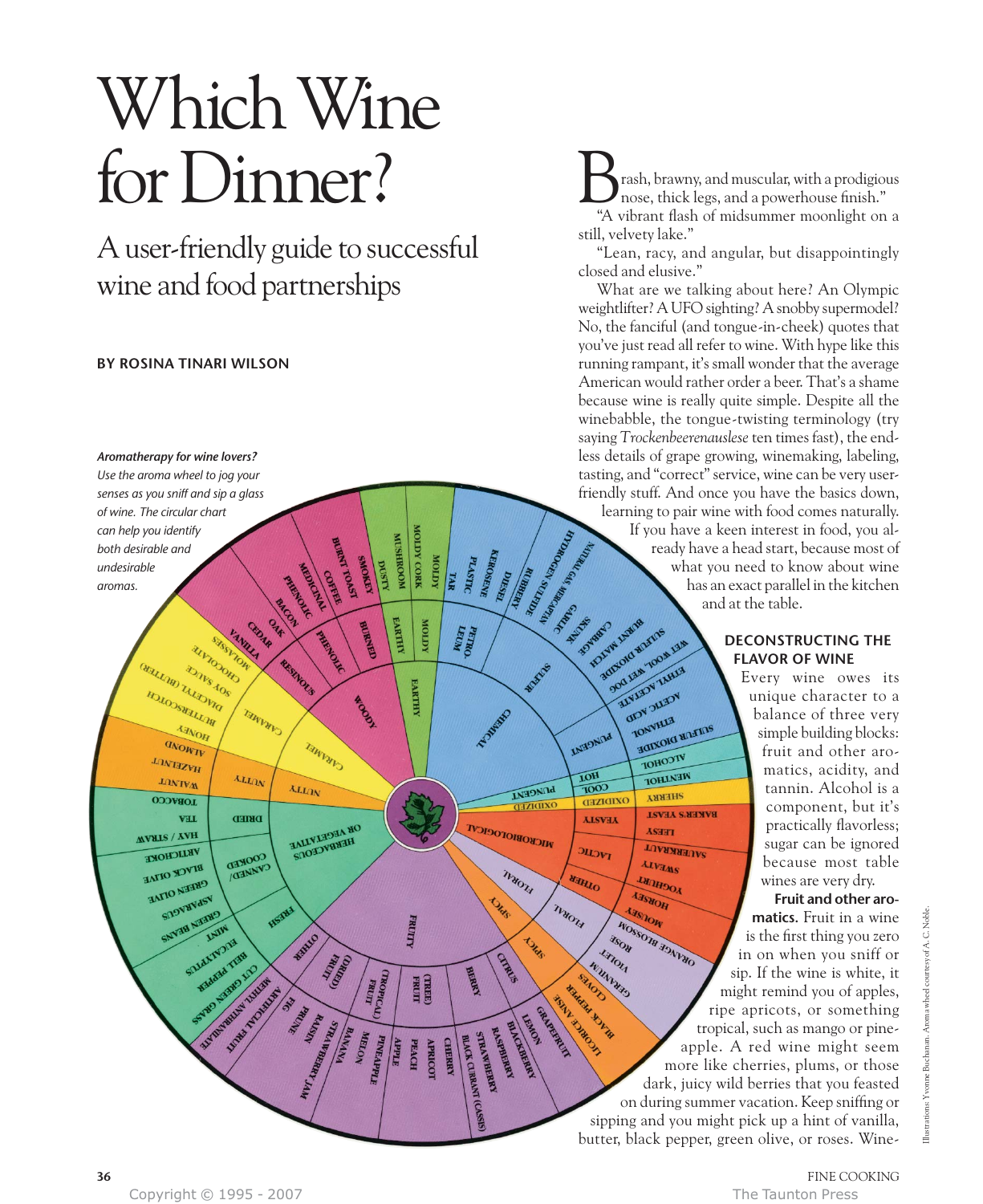

To put it another way, a wine can smell like bell peppers because it contains the same stuff that makes bell peppers smell like bell peppers: 2-methoxy 3-isobutyl pyrazine. Vanilla smells the way it does thanks to a substance called vanillin. Found naturally in vanilla beans, vanillin also occurs in oak, so wines aged in oak barrels (Chardonnay is a prime example) can come out smelling like vanilla. Roses smell the way they do because of a compound called geraniol. If a wine (Gewürztraminer, for instance) contains geraniol, it too will smell like roses.

At latest count, more than 800 such aroma compounds have been identified in wine, many of which also occur in foods and other common substances. Knowing this can help you to understand the wine fully, whether you're a novice or an expert wine taster. And a fuller understanding leads to making the best possible partnerships at the table.

**The aroma wheel.** There's a tremendously useful tool that helps tasters sort out these wine characteristics by grouping them into familiar categories. Developed in the 1980s at the University of California at Davis, it's known as the wine aroma wheel (at left). The aroma wheel arranges general categories, such as fruity, spicy, and floral, at the center of the wheel like wedges of a pie, and then subdivides these as you move outward to give specific terms, such as peach, clove, and violet. The wheel lists undesirable as well as desirable aromas; this can help the taster recognize flaws in the wine. Not only can any given wine contain a combination of these aromas, but you might also find aromas not on the wheel, such as papaya, nutmeg, or jasmine.

The advantage of using the aroma wheel is that it describes wine objectively, based on actual scientific fact. It also nudges our "sensory memory" by suggesting a wide range of possibilities for what we're smelling.

**Acidity.** Imagine biting into a slice of lemon the thought alone makes your mouth water. That's because of the lemon's natural acidity. Likewise, the natural acidity in a wine is very obvious. It can have some of the same effects as lemon juice, bringing out the flavors of the wine itself, and bringing out the food's natural flavor. What's more, the natural acids

# **AROMA SLEUTHING**

*Test your ability to recognize aromas in wine by making a "mystery box." Put samples of typical fragrant ingredients in small, numbered containers that conceal the items and then try to identify the contents by sniffing. Work with a partner and test each other. Possible ingredients include coffee, lemon peel, cocoa powder, vinegar, mint, cinnamon, black pepper, vanilla, green bell pepper, and fruits such as berries, apples, or pineapple.*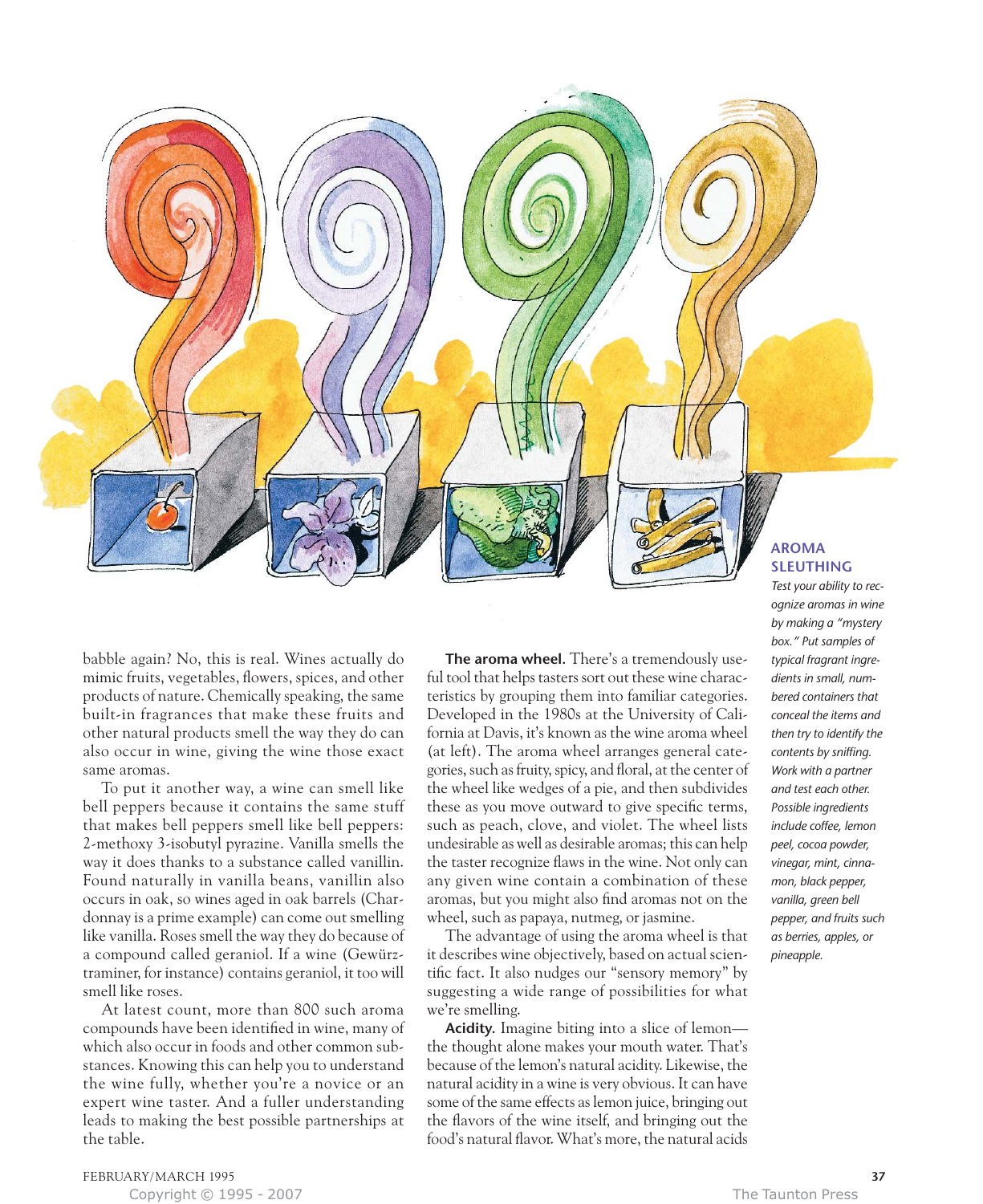in a wine can help cut through rich, fatty foods just as a squeeze of lemon would, refreshing your palate and setting up your taste buds for the next bite.

If the acid level of a wine is too low, not only will the wine seem flat and dull by itself but it won't be able to perk up the flavors of food. And if it's too high, the wine will taste thin and sour. Winemakers the world over realize the vital importance of acidity, and literally work overtime (even going to such lengths as harvesting at night, when acid levels rise) to get good, consistent acidity in their grapes, year in and year out.

**Tannin.** Have you ever tasted a just-made red wine, straight from the barrel? Or chewed on a grape pit, a coffee bean, or a freshly shelled walnut? Remember that dry, puckery feeling, that sense that your tongue is sticking to the roof of your mouth? The culprit is tannin, which is found in the hard, woody parts of plants. In wine, tannins come from the grape seeds, skins, and stems, and they feel rough, gritty, or "furry" in the mouth. Red wines are more tannic than whites because during winemaking, the juice stays in contact with the skins, stems, and seeds longer.

The right amount of tannin can benefit a wine greatly, preserving it against spoilage or too-rapid aging. This is why red wines age better than whites. And as anyone who has tasted a twenty-year-old Cabernet or Bordeaux knows, tannins soften over time, turning that harsh mouth-feel silky and smooth. Since tannin bonds chemically with both protein and fat, foods such as meat or cheese can make even a young, tannic wine taste less rough and more enjoyable.

# **WHAT MAKES A GOOD MATCH?**

Ask the average person how to go about pairing wine with food, and you'll either get a blank stare or some form of the old maxim "white wine with fish, red wine with meat." This rule of thumb works pretty well as far as it goes, but if you care about making the best food and wine matches possible, there's a bit more to it.

Fortunately, the basics of food and wine pairing are very simple, very straightforward, and very intuitive. In fact, you use the concepts already, probably without even realizing it, in many other facets of life including cooking.

The basics boil down to just a few simple principles. Using them, you can start with virtually any food, or any wine, and not only make any number of great matches but avoid bad ones as well.



# **GEOGRAPHIC PARTNERS**

*To explore the compatibility of food and wine from the same region, try: • an olive-oil-brushed grilled steak (Bistecca Fiorentina) or fresh pasta with wild mushrooms alongside a good-quality Chianti • a plate of raw oysters with a crisp Muscadet from the shellfish-rich Brittany region of France • a good bockwurst with a German Riesling or Gewürztraminer.*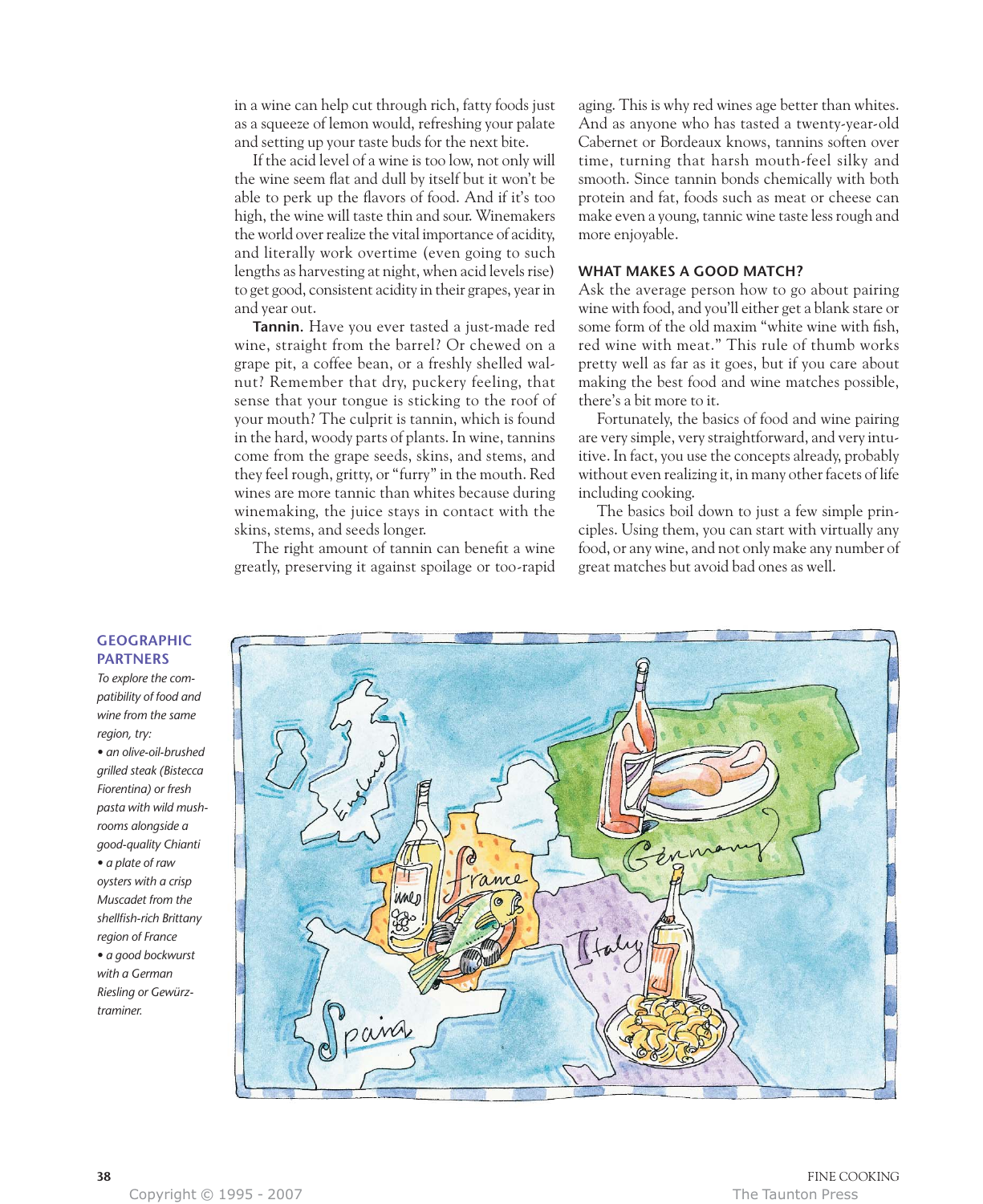

# **Partners from the same hometown.** Simply put, wine and food in certain parts of the world have evolved as partners. In places where wines have a long history, they tend to taste good with the local foods. And so we have the Rieslings of Germany with the sweet-spicy sausages, Chianti with Tuscan pasta, and closer to home, local Cabernets and Merlots with Sonoma lamb, Long Island duck, and Texas wild game.

The geographic, or regional, principle works nicely to a point. But for today's creative cooks, it just doesn't go far enough. For one, there are exciting, delicious cuisines from many parts of the world where wine is simply not part of the heritage— Southeast Asia, Latin America, and sections of the United States, for example. Moreover, today's inventive "fusion" cuisine, which combines ingredients and techniques from around the globe, blurs geographic boundaries.

So we need to look at other, more fundamental relationships between the wine and the food to find good partners.

**Like with like.** Think of the people you enjoy being with. It's likely you have a lot in common similar backgrounds, interests, aspects of your personality which act to help forge a bond between you. With food and wine, the same thing can happen. When you can match a characteristic in the glass and on the plate, the wine and food tend to flow together, to mirror each other, to resonate, emphasizing that characteristic. This is similar to unison in music: when all the voices or instruments are sounding the same note, the effect is powerful and dramatic.

If you start with a wine that has strong cherry character, such as a Merlot or a Pinot Noir, and make a cherry glaze or dried-cherry stuffing for a meat or poultry dish, the cherry flavors in the glass will echo those on the plate. Start with a fresh pineapple salsa for grilled fish and choose a freshtasting, pineappley Chardonnay to magnify the tropical flavors of both.

**Opposites attract.** Sometimes, however, having something in common isn't quite enough. You might find it more interesting to choose a mate or a friend who has different interests and whose personality complements rather than matches your own. This is comparable to harmony in music, when different notes, chosen deliberately, sound pleasing together.

In the kitchen, you create such balances as sweet and sour flavors, hot and cold temperatures, smooth and crunchy textures. Likewise, when you pair a food with a wine because of intentional differences, the whole—ideally—can seem greater than the sum of its parts. This is the contrast principle, and it brings added interest and complexity to food and wine matches.

Although these similarity and contrast principles seem contradictory, both are equally valid—

## **LIKE AND UNLIKE PAIRINGS**

*To examine the similarity and contrast principles of food and wine pairing, try this threepart tasting. Ask your wine merchant for 1) a buttery, creamy Chardonnay, 2) a tart, citrusy Sauvignon Blanc with no herbal tones, and 3) a Sauvignon Blanc with some herbal flavors. Now make a simple chicken dish: sauté a chicken breast in butter, deglaze the pan with some heavy cream, and boil to reduce slightly to make a sauce. Season just with some salt. Taste this with the buttery Chardonnay. Do you like the way the flavors and textures match? Next pour a glass of the first Sauvignon Blanc. Do you like the way the wine's acidity cuts through the rich sauce, cleansing your palate for the next bite? Now add some tarragon to the sauce and taste it with the third wine, the herbal Sauvignon Blanc. This wine will still show contrast with the creamy dish, but because there's an herbal quality to both the food and the wine, the pairing now shows similarity as well as contrast. Can you taste both effects?*